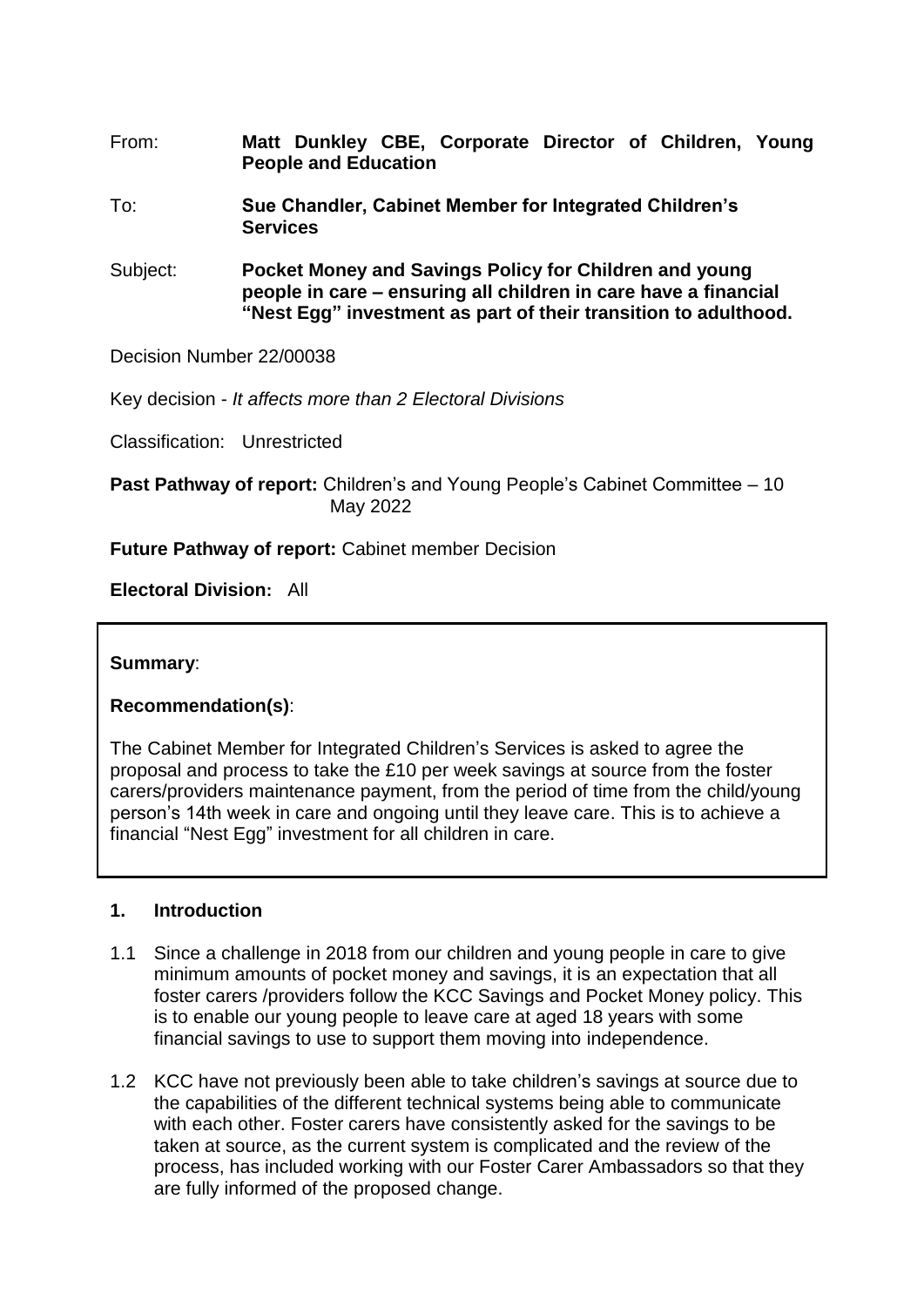# **2 Background**

- 2.1 For the past year, there has been a working group exploring whether we can use information from Controc, Oracle and Liberi systems to take the £10 savings at source, pay it into a central KCC bank account and then have it transferred over to either the child's bank account if they leave care before the 12-month period or transferred to their Child Trust Fund or Junior ISA if they remain in care. The Child Trust Fund and Junior ISAs are managed by The Share Foundation and all children in local authority care for over a 12 month period, receive a £200 payment from the government into either their Child Trust Fund or Junior ISA.
- 2.2 The current process is that foster carers and providers who receive a maintenance payment for the care of the child, make savings on an individual basis which often results in children's savings being kept in a variety of different bank accounts. This process needs to be changed to simplify it and remove the risk of our children and young people's savings going astray or it being spent before they reach 18 years old. We therefore would like to manage the savings 'at source' and reduce the number of accounts that children/young people have. Each area has managed a number of complaints from young people who have moved between carers/providers and savings have not been made available to them. If foster carers are no longer fostering for KCC, it makes it almost impossible to get them to pass on any savings, if these have not been passed on, whilst the child is in their care.
- 2.3 In some cases, carers/providers do not always open the child's bank account quickly enough, they may then be reluctant to 'backpay' the £10 per week and this is challenging for social workers to have oversight of, there have been instances where children/young people have moved to alternative carers or left care and not had their savings paid, leaving them with no money to support their transition to independence and the directorate has had to cover these funds as a resolution to the complaint from the young person.
- 2.4 There are also income tax implications for foster carers, who must pay the £10 per week from the maintenance fee already received and if we could eradicate this it will have a small benefit on carers payments, which may positively impact recruitment and retention of foster carers and reduce resistance to introducing this change.
- 2.5 The first phase of this proposed change of process will apply to all children and young people placed in "in house" foster care, Independent Fostering Agencies and Residential care home provision.
- 2.6 The second phase will review the savings provision for young people aged 16 18 years living in supported accommodation, following a challenge and a number of complaints from this age group of young people, who feel they are not treated equally to those in foster care. This will be a separate workstream and a review undertaken with a timescale for completion and recommendations delivered by September 2022.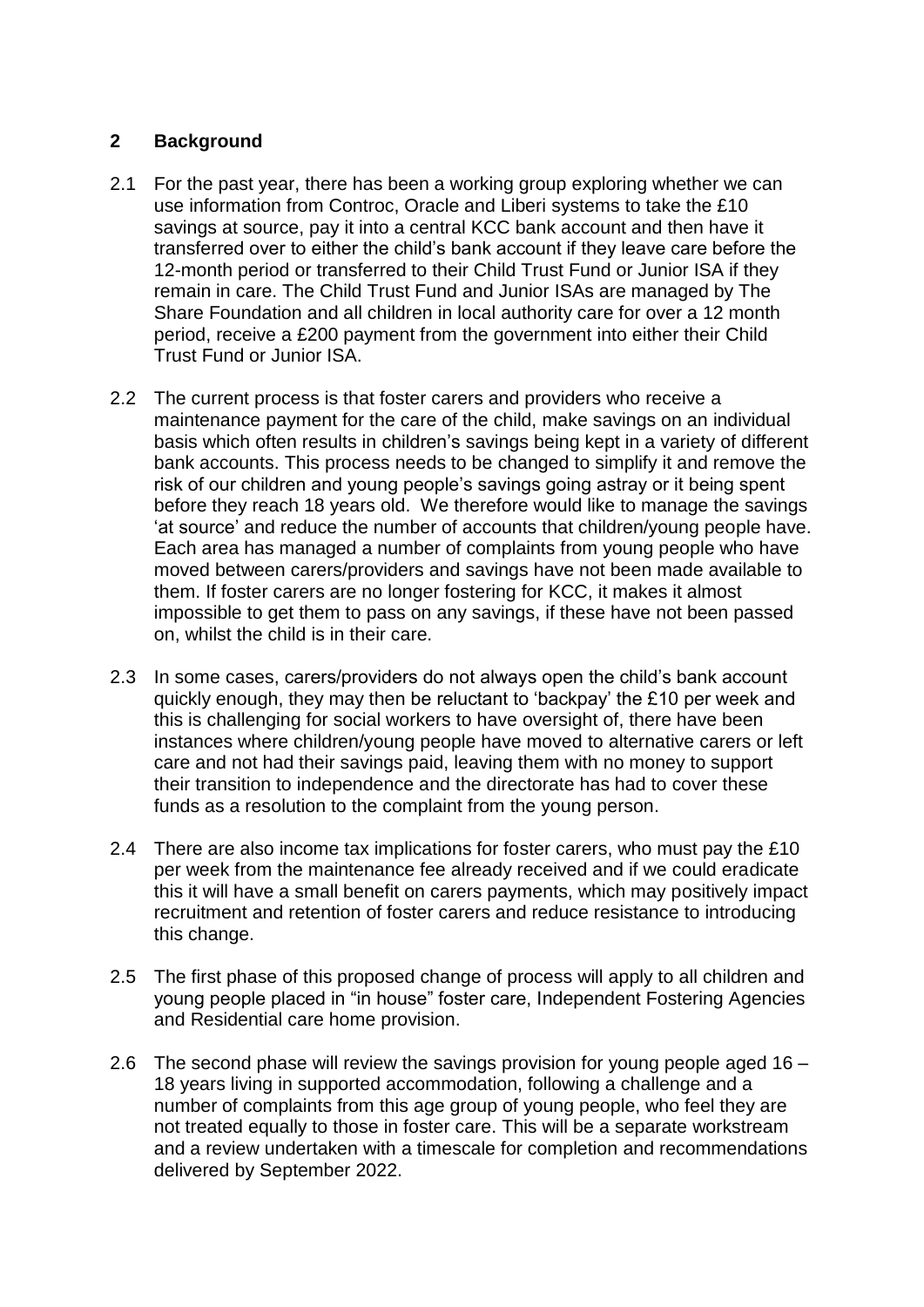# **3. Pocket Money and Savings Policy**

- 3.1 0-13 weeks in care carers/providers receive as part of the maintenance payment, £10 per week settling in fee per child/young person to account for initial costs and set up Bank Account in child/young person's name to encourage them to put aside a small amount of their pocket money, that they can access at any time. The child's social worker will complete the CIC Review Pre-Meeting Report to confirm this has been done, record Bank Account details on Liberi 'Record of child/young person's Bank Account, CTF/JISA' and Independent Reviewing Officer (IRO) will check at Review (No change in policy).
- 3.2 From the child/young person's 14th week in care, £10 per week will be taken at source from the maintenance payment and be held in a Kent County Council Account, until either a Child Trust Fund or Junior ISA is identified by The Share Foundation, following a child/young person's 52 weeks in care.
- 3.3 Should the child/young person leave care before 52 weeks, the amount of savings held in the KCC Account will be paid into the Bank Account set up in the first 13 weeks by the carer/provider.
- 3.4 At 52 weeks, Management Information Team contact The Share Foundation to request that either a Junior ISA is set up, or the details of the Child Trust Fund are located (depending on the age of the child, as to whether they were eligible for the Child Trust Fund). The current government funded policy, pays £200 into their account with The Share Foundation, once the child has been in care for over 12 months.
- 3.5 The monies accrued in the KCC Account for those children/young people who have remained in care for 52 weeks will be paid into their JISA/CTF and £10 per week will continue to be paid into the JISA/CTF from the KCC Account every month for the period up until the care period ends.

# **4. Financial Implications**

4.1 Cost benefit to KCC as the Directorate will not need to resolve complaints, by having to pay savings shortfall where carers/providers have not met the expectation of the policy.

#### 5 **Legal implications**

5.1 None foreseen. The working group have taken advice from Internal Audit to ensure compliance around the holding of children's savings within a central KCC bank account. The sign off for the monthly transfer of money will be at Integrated Children's Services Director level.

# 6 **Equalities implications and DPIA**

6.1 An EQIA and DPIA have been completed.